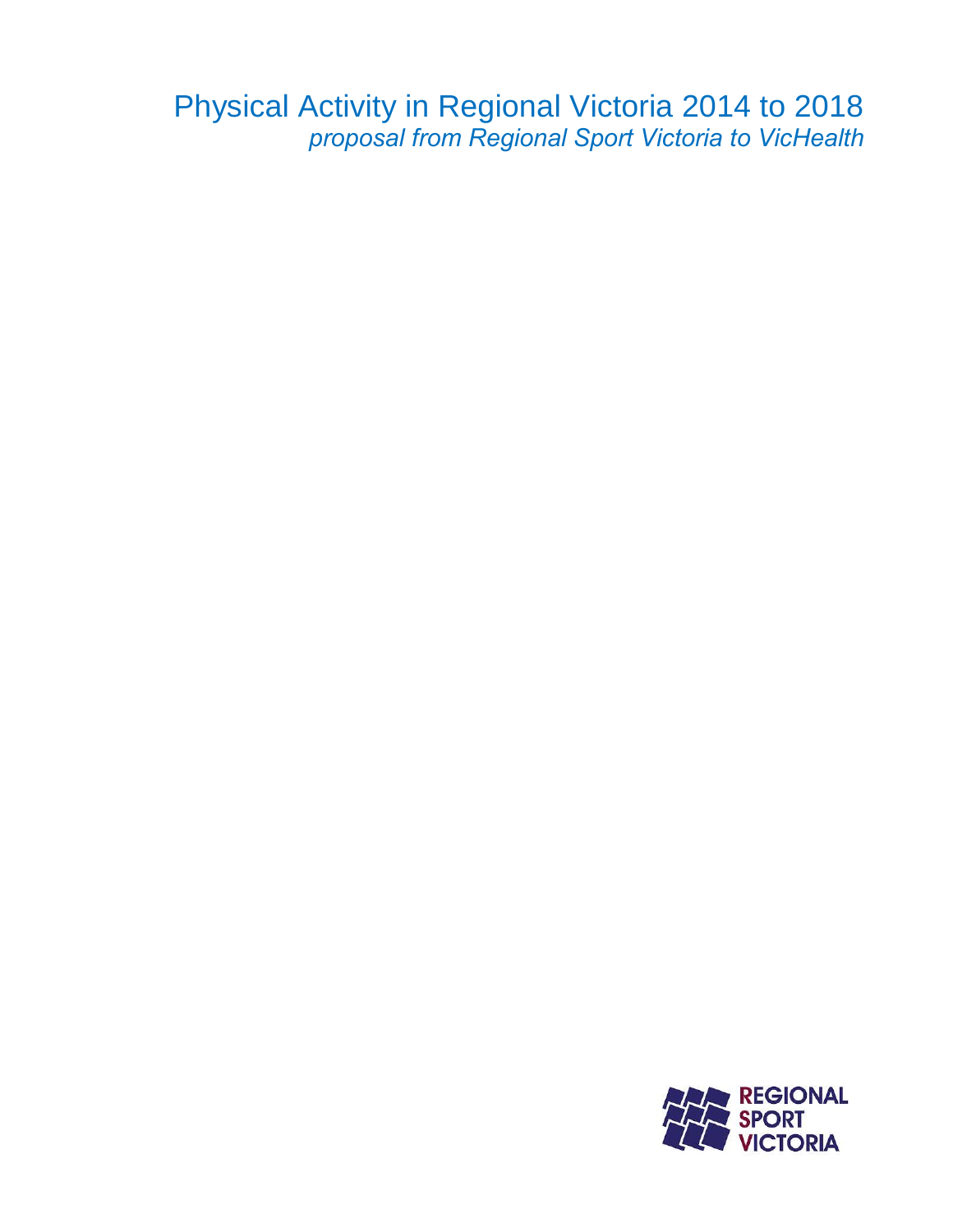**Regional Sport Victoria** (RSV) is the peak body that provides advocacy and leadership for nine Regional Sports Assemblies (RSA) across the state of Victoria. RSV provides a platform for collaborative strategic thinking and RSA program development, which supports the transfer of information, support and club development opportunities for the sports sector in regional Victoria.

With a unified position RSV is able to positively support our funding partners and provide a service not replicated in any other state or territory across Australia. By supporting community sport and recreation in regional Victoria, sporting clubs have access to training, information, advice, skill development, linkages and advocacy support.

RSV works across **48 local government authorities** in Victoria that covers a population of **1.5 million Victorians**. The RSV membership has conservatively **6,500 community based sport and recreation clubs** with a geographic coverage of **90% of Victoria**

In regional Victoria our network is:

- Connected to local sport and recreation clubs
- Delivering State Government and peak body funded programs
- Facilitating and delivering training, support and advice to community sport and recreation clubs and their volunteers
- Advocating and contributing to local sport and recreation planning
- Independent and stand alone

This level of support and assistance is an unique asset for Victoria. No other sporting body in the nation has the capacity to deliver services in this coordinated manner.

Regional Sport Victoria through its affiliate members is well placed to support state policy to promote, support and grow regional Victoria through community building.

| <b>Geographical Coverage:</b> | 214,500 Square Kilometres (90% of Victoria)                                                                                                                                          |  |  |  |
|-------------------------------|--------------------------------------------------------------------------------------------------------------------------------------------------------------------------------------|--|--|--|
| <b>Population Reach:</b>      | 1,500,000 Victorians                                                                                                                                                                 |  |  |  |
| <b>Regional Presence:</b>     | 9 Regions with 17 regional offices across Victoria                                                                                                                                   |  |  |  |
| <b>Club Connections:</b>      | 8,500 sporting & recreation clubs within the regional<br>catchment                                                                                                                   |  |  |  |
| <b>Partnerships:</b>          | State & regional partnerships across sport, health,<br>education, business and government                                                                                            |  |  |  |
| <b>Skills:</b>                | Training (delivering, coordinating, developing); providing<br>advice & information; advocacy; networking & project<br>delivery                                                       |  |  |  |
| <b>Capacity:</b>              | Able to reach out to grass roots clubs, develop club &<br>volunteer capacity, promote health benefits of physical<br>activity & foster new partnerships, across regional<br>Victoria |  |  |  |







VALLEY <sup>.</sup> **SPORT** 





**REGIONA** SPORTS

**SPORTS CENTRAL** 





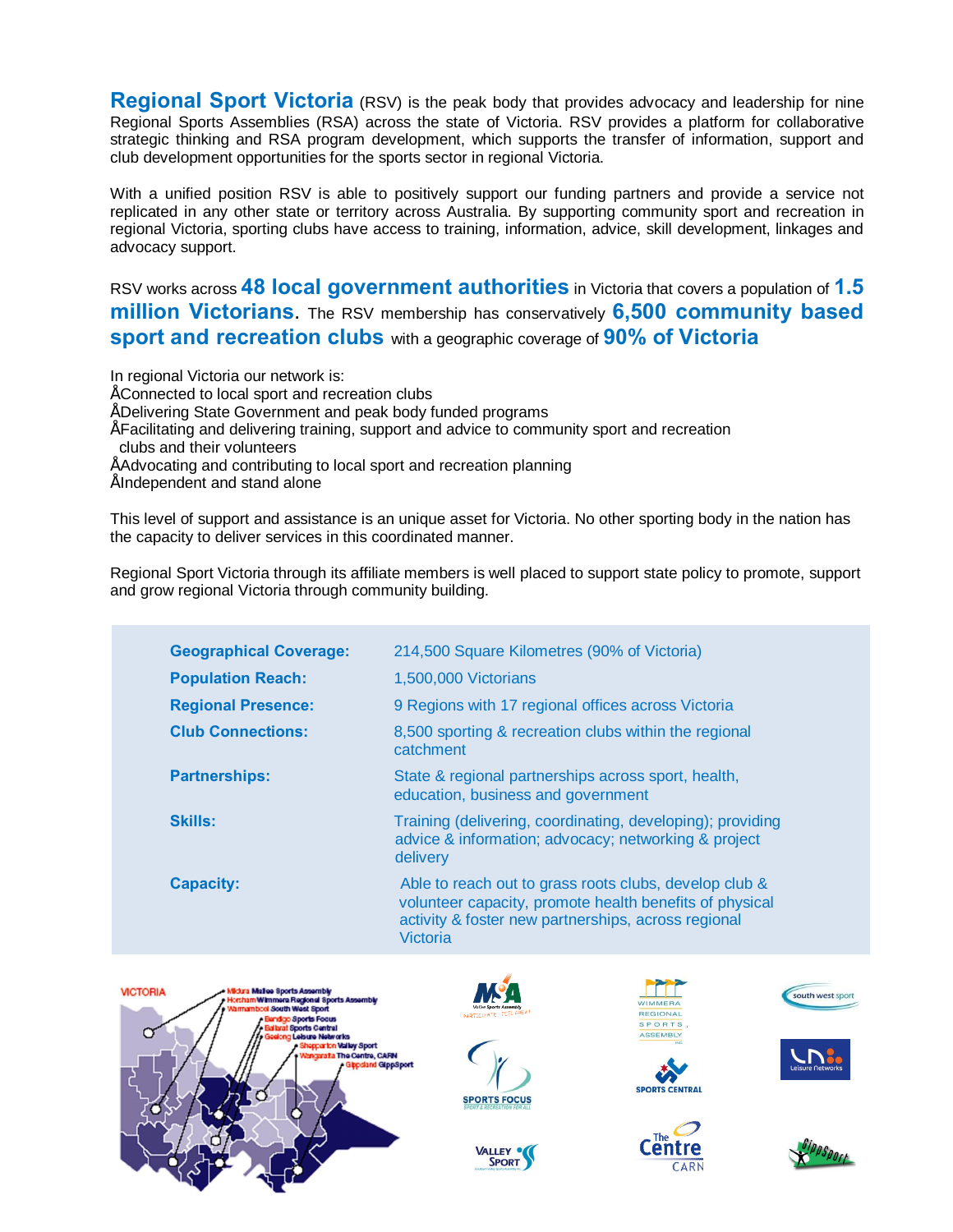# **VicHealth Support**

VicHealth currently provides funding to the network membership to deliver the Healthy Sporting Environments Program.

VicHealth is partnering with nine Regional Sports Assemblies to deliver club training, education and participation programs to community sporting clubs. Creating a healthier culture within community sporting clubs can lead to benefits such as a positive club image as  $\pm$ amily-friendly qwelcoming environment, opportunities for increased sponsorship, and the potential for greater volunteer, administration, coaching and officiating services and skills.

The aim of the statewide Healthy Sporting Environments (HSE) program is to reduce the prevalence of chronic disease through community sports clubs, by adhering to minimum standards across six health areas. These include:

- ~ responsible use of alcohol
- $\sim$  healthy food choices
- ~ reduced tobacco use
- ~ protection from harmful effects of UV
- $\sim$  creation of an inclusive, safe and supportive environment for women, girls, people from culturally and linguistically backgrounds, and Indigenous people
- $\sim$  injury prevention and management.

http://www.vichealth.vic.gov.au/Programs-and-Projects/Healthy-Sporting-Environments.aspx

### **State Government Support**

The Victorian State Government currently provides funding to the network members to deliver two key and essential regional programs:

- · Access for All Abilities (AAA) Program
- Regional Sport and Recreation (RSR) Program



#### Access for All Abilities Program

"Access for All Abilities is a Victorian Government initiative coordinated by Sport and Recreation Victoria.

The program supports and develops inclusive sport and recreation opportunities for people with a disability throughout Victoria.

Families, friends, carers, clubs, sporting associations, leisure centers and community groups can get involved. Everyone involved benefits from Access for All Abilities+

http://www.dpcd.vic.gov.au/sport/inclusive-sport/Access-For-All-Abilities

The AAA Program aligns with the Victorian Disability Act 2006 and the principles of current and emerging disability reforms under the Victorian State Disability Plan 2013–2016 and the National Disability Strategy 2010–2020 (that aims to increase determination, choice and access to the mainstream community for those with a disability).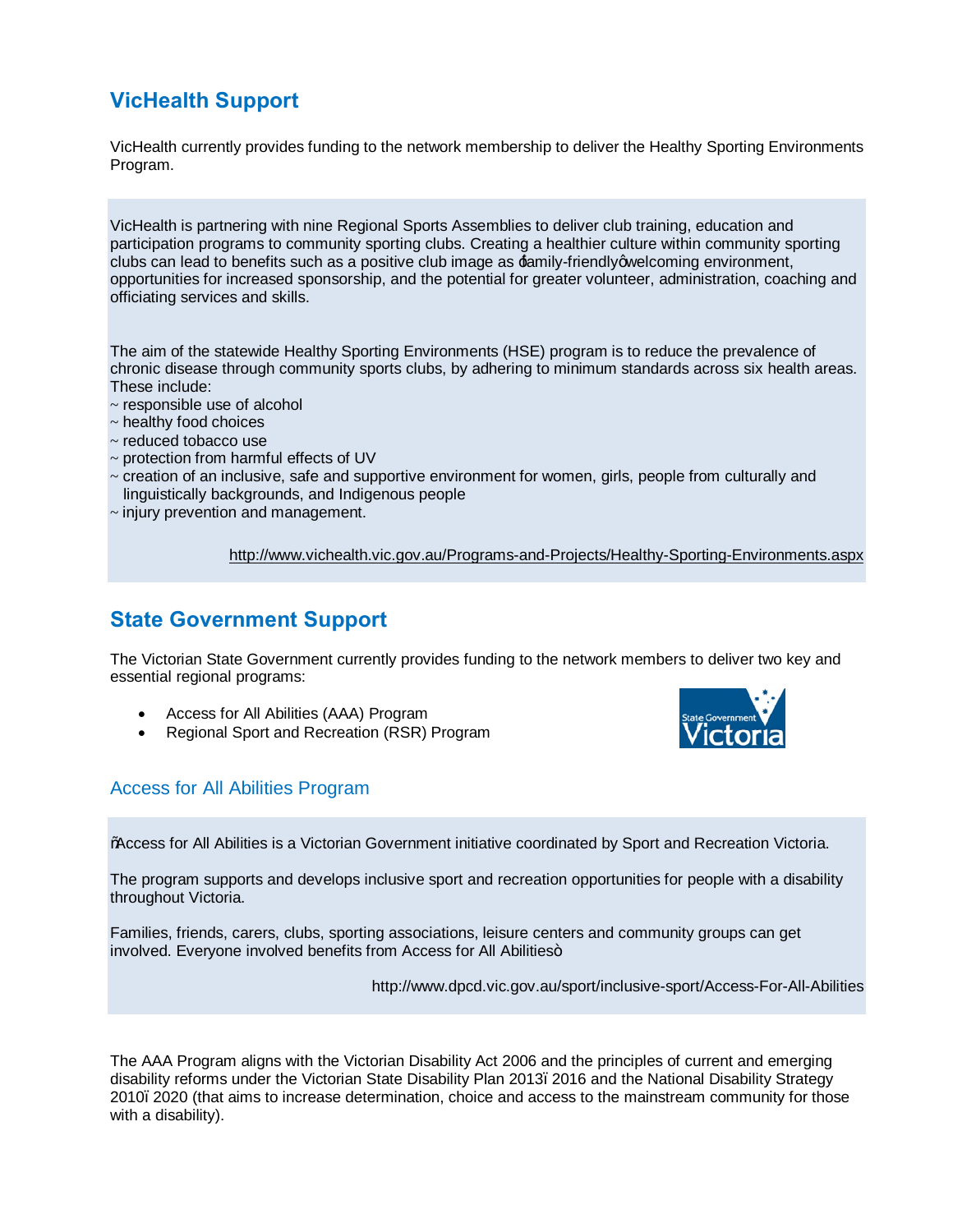### Regional Sport & Recreation Program

Regional Sport and Recreation Program

"Sport and recreation plays a vital role in strengthening communities, particularly in rural and regional Victoria. The Victorian Government recognises that small populations and distance can make sustaining local sport and recreation groups difficult.

Sport and Recreation Victoria funds the Regional Sport and Recreation program (previously known as the Supporting Country Sport program) to help provide volunteer support, information and training and development opportunities to local clubs in rural and regional Victoria.+

http://www.dpcd.vic.gov.au/sport/Grants-and-Funding/supporting-country-sport-program

The Regional Sport and Recreation Program is well place to support state policy to promote, support and grow regional Victoria and promote healthy, inclusive and sustainable communities.

# **Regional Sport Victoria – VicHealth Opportunity**

#### HSE continuation

As mentioned previously in this document, the Regional Sport Victoria network membership delivers the Healthy Sporting Environments Program which is nearing the second year of the state wide regional rollout.

The program provides a strong focus on environment changes to environments sporting settings that promote health outcomes.

The program provides a systemic process to addressing health issues in a targeted setting.

Regional Sport Victoria believes that current program realistically needs to be extended by at least 2 years to allow the current participating clubs to achieve the core standards of the program and then provide a timeframe to finalise reporting and evaluation of the program.

A key risk to the program would be to abandon clubs that are partially through the HSE modules without a sufficient exit strategy. It is suggested that a two-year extension would also provide for tailed evaluation once participating clubs have completed all the modules.

A two-year extension also provides a lead time to transition to a post-HSE participation based strategy and it would also allow an adequate a timeframe for active engagement between RSV and VicHealth on the development of a potential regional participation program.

#### Participation Strategy

Regional Sport Victoria believes that, whilst it is essential to continue the work on improving environments for health outcomes, a parallel regional participation strategy is necessary to be developed so that community participation is enhanced. The concern of not investing in participation strategies is that we lose ground on the current levels.

Sport clubs provide existing environments that could see enhanced participation levels subject to additional support. Whilst active recreation contributes to community participation levels, we also believe that local and state government already provides key investment in both physical infrastructure (walking paths, pools, open spaces) and integrated planning and therefore there should be a renewed focus on club-based support that will provide regular and sustainable opportunities.

Rural and regional Victoria have lower life expectancy at birth and lower levels of sufficient physically activity than their metropolitan counterparts and therefore a specific regional participation strategy is needed.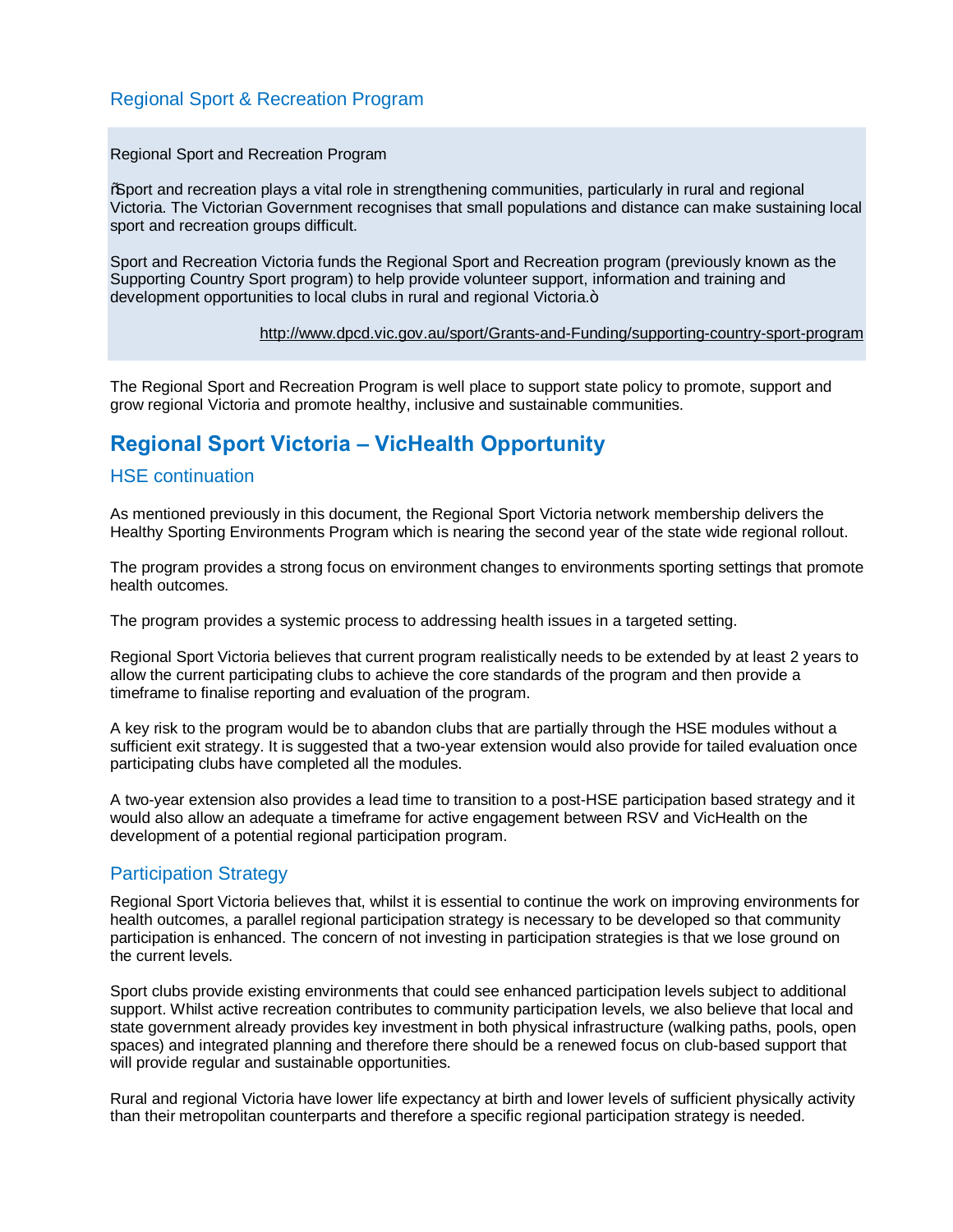Strategic Context

### VicHealth: Action Agenda for Health Promotion

"Regular physical activity is ranked second only to tobacco control as the most important factor in promoting good health and preventing chronic disease in Australia."

10-year goal "More Victorians engage in physical activity"

3-year goal "More people physically active, participating in sport and walking"

Health status of regional Victoria

As described in the Victorian Health Priorities Framework 2012-2022: Rural and Regional Health Plan 2011 Figure 4 show the life expectancy at birth is lower for both males and females than for their metro counterparts whilst Figure 13 indicates the growing prevalence of chronic disease in rural and regional Victoria.



Victorian Health Priorities Framework 2012-2022: Rural and Regional Health Plan 2011 Victoria State Government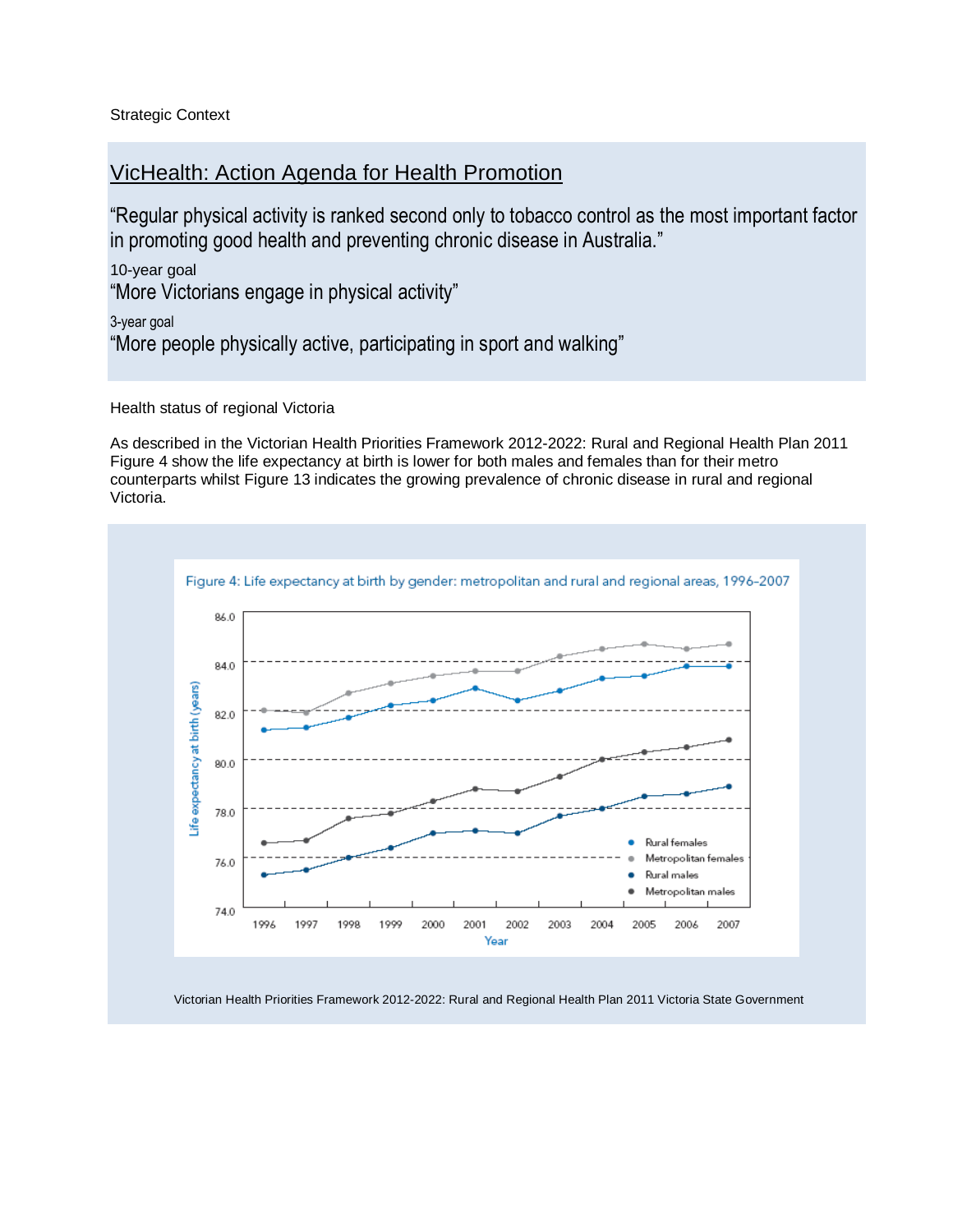

Department of Health: The Victorian Health Monitor indicates the prevalence of Victorians undertaking sufficient levels of physical activity was higher among metropolitan Victorians than in rural Victorians



The error bars represent the 95 per cent confidence interval.

Data are weighted to the age and sex distribution of the 2008 estimated residential population of Victoria and standardised to the 2006 Victorian population.

Refer to pages xiii-xvi for definition of terms.

Victorian Health Priorities Framework 2012-2022: Rural and Regional Health Plan 2011 Victoria State Government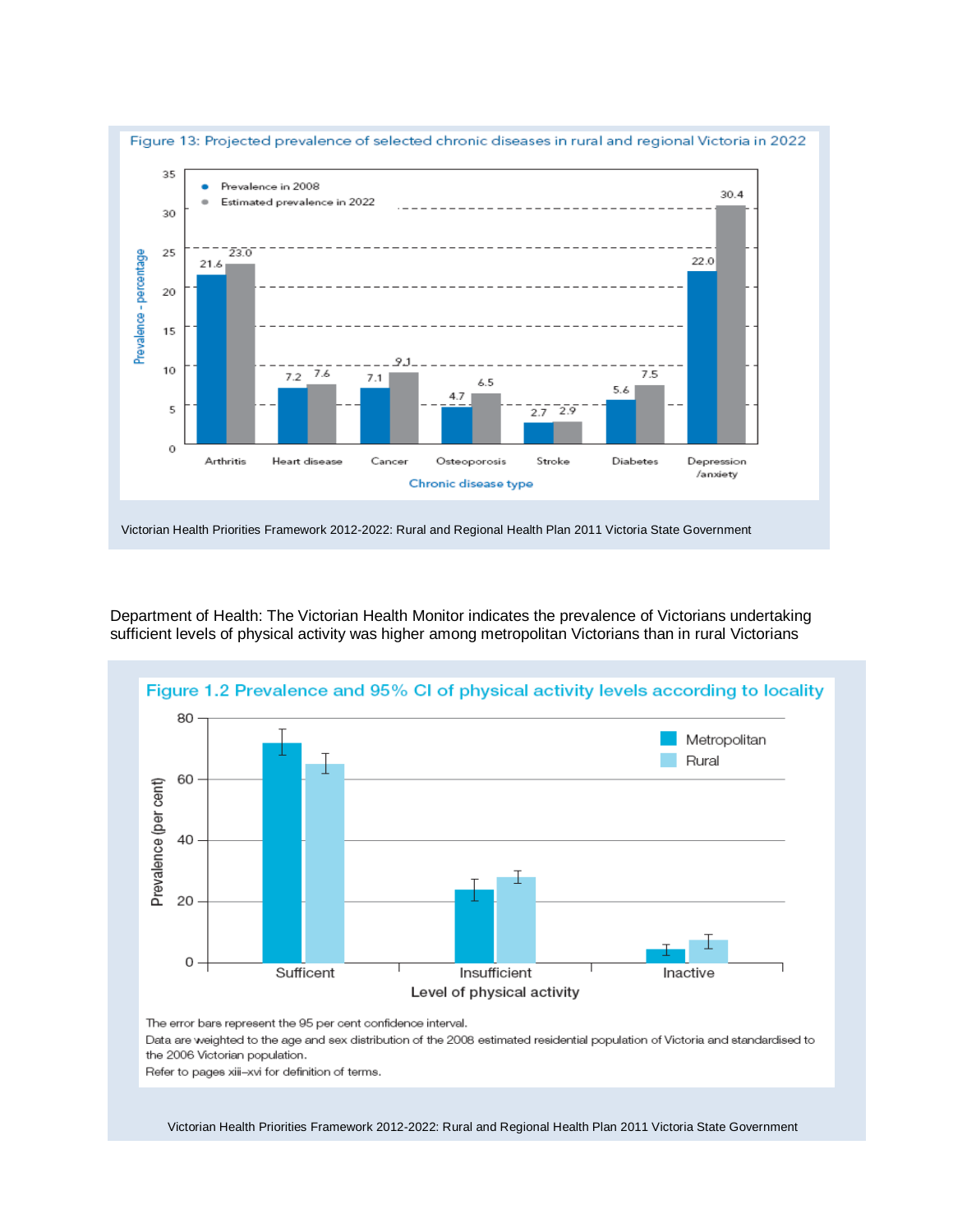### Table 1.8 Prevalence of physical activity levels according to locality

|              | Metropolitan |      |        | <b>Rural</b> |           |      |
|--------------|--------------|------|--------|--------------|-----------|------|
|              | %            |      | 95% CI | $\%$         | 95% CI    |      |
| Sufficient   | 71.6         | 67.4 | 75.4   | 65.3         | 61.2      | 69.1 |
| Insufficient | 24.0         | 20.7 | 27.5   | 27.9         | 25.6 30.4 |      |
| Inactive     | 4.4          | 3.0  | 6.4    | 6.9          | 4.8       | 9.6  |

Department of Health: The Victorian Health Monitor - Revised 2013, State of Victoria

Regional Sport Victoria proposes that a **Regional Participation Strategy** needs to be developed based on the following principles:

- Systemic initiatives that will:
	- i) Have a cost effect reach
	- ii) Provides support in regional Victoria
	- iii) Considers individual differences and needs in regional catchments

What needs to happen:

- Engagement between Regional Sport Victoria and VicHealth to identify:
	- i) How the biggest gain in physical activity levels can be achieved in regional Victoria; Target group/s
	- ii) Stakeholders
	- iii) Resourcing
	- iv) Program design

### **Conclusion**

Regional Sport Victoria suggests a two-year transition strategy form HSE to a **Regional Participation Strategy**.

Regional Sport Victoria and its affiliate members, through its current structures, networks and reach, are well positioned to support VicHealthos Action Agenda for Health that:

- 1. Recognises that *"Regular physical activity is ranked second only to tobacco control as the most important factor in promoting good health and preventing chronic disease in Australia"*
- 2. Has as its short-term goal *for "More people physically active, participating in sport and walking"* and its long-term goal to have *"More Victorians engage in physical activity".*

As a cohort, regional and rural Victorians in general fare worse in chronic disease and physical activity than their metropolitan counterparts.

Regional Sport Victoria would like to partner with VicHealth to develop a systemic, cost effective and sustainable approach to improving the health of those in regional and rural Victoria through strategies that aim to increase levels of physical activity to lower the levels of chronic disease.

Regional Sport Victoria would like to engage in proactive dialogue with VicHealth to develop a strategy to address this critical health issue in regional and rural Victoria.